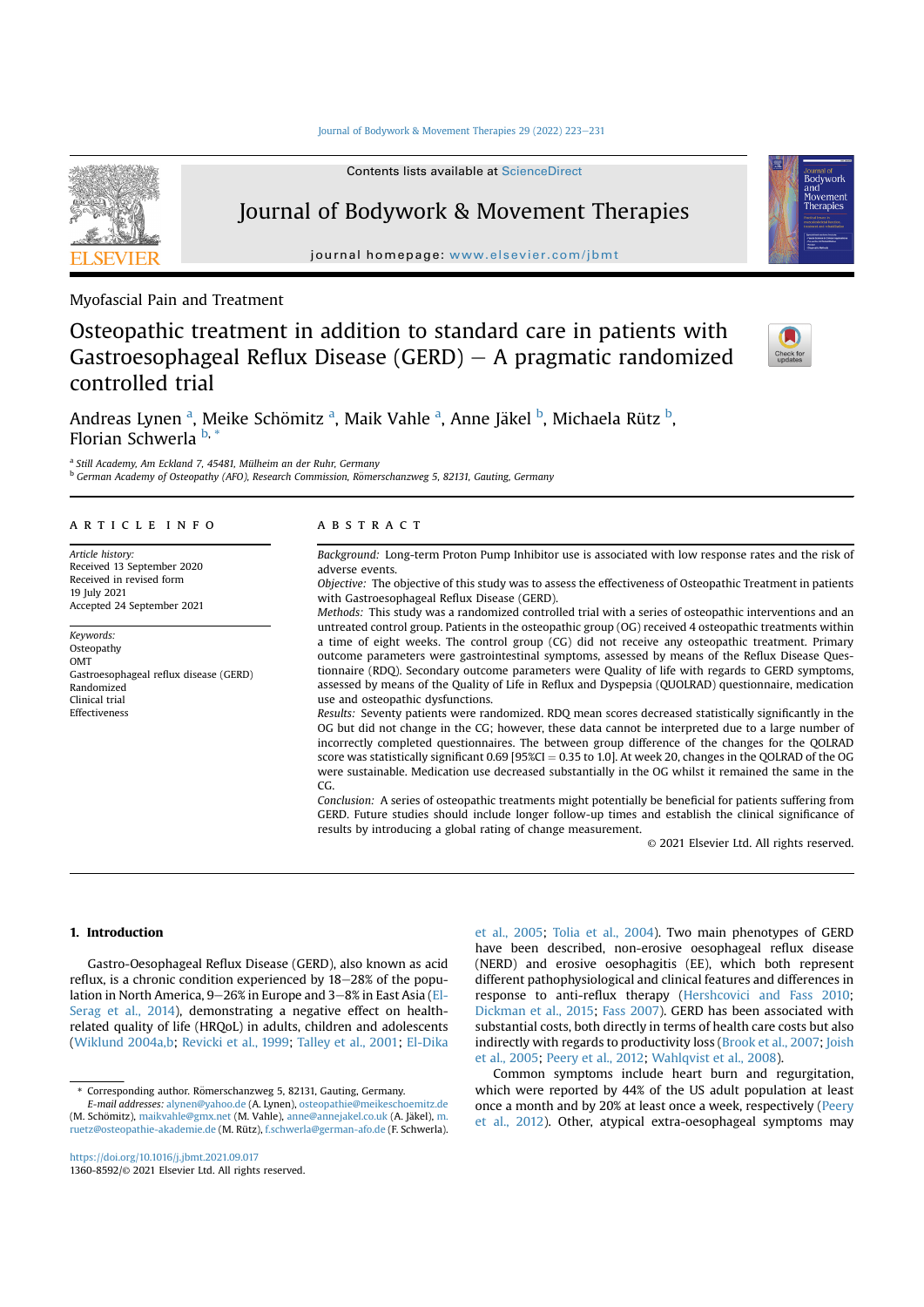include chronic cough, dental erosion, or asthma (Vakil et al., 2006). Common risk factors for the development of GERD include various lifestyle factors including diet, smoking, alcohol and change in Body Mass Index (NIDDK 2015).

Commonly applied treatment modalities for GERD include lifestyle modifications, pharmacological agents such as antacids,  $H_2$ receptor blockers or Proton pump inhibitors (PPI), and sometimes surgery if other measures are not effective (NIDDK 2015; Hershcovici and Fass 2011; Katz et al., 2012).

Relief of GERD -related symptoms, prevention of complications, and improvement of HRQoL are the goals of anti-reflux therapy (Dickman et al., 2015). Currently, PPI are the cornerstone of GERD treatment (Dickman et al., 2015). However, response rates to PPI remain as low as 37% and 56% for both patients with NERD and EE, respectively (Dean et al., 2004). Available evidence indicated the occurrence of adverse events (AEs) of chronic PPI therapy, manifesting in an increased risk of fractures, vitamin/mineral/electrolyte deficiencies, Clostridium difficile colitis, microscopic colitis, bacterial overgrowth, and community-acquired pneumonia (Yang et al. 2010, Keszthelyi et al., 2010; Lombardo et al., 2010; McColl 2009; Dial et al., 2004; Laheij et al., 2004). Whilst the risk of acquiring these AEs is considered low, safety concerns about long-term PPI therapies have been raised, calling for identification of and need for effective alternative treatment modalities (Dickman et al., 2015).

According to the 2012 National Health Interview survey of 13 505 US adults with a gastro-intestinal (GI) condition,  $42\%$  (n = 5629) reported to have used Complementary and Alternative Medicine (CAM) in the last year for any reason, and  $3\%$  (n = 407) used at least one CAM modality to address their GI condition (Dossett et al., 2014). The top three modalities among those using CAM for their GI condition were herbs and supplements, mind body therapies and manipulative therapies including chiropractic and osteopathy, with over 80% feeling it was helpful in addressing the GI condition and important in maintaining health and well-being (Dossett et al., 2014). Out of 7903 patients experiencing acid reflux and heartburn and reporting to have used CAM in the last year for any reason, 1689 patients (21.5%) used herbs and supplements, 1392 patients (17.5%) used manipulative therapies including chiropractic and osteopathy, and 967 (12.4%) used mind body therapies (Dossett et al., 2014). Despite its popularity, the evidence on the effectiveness of osteopathic interventions in patients with GERD is scarce and remains unclear.

Bjornaes and colleagues (2016) performed a single-centre, one armed interventional trial, investigating the effects of an osteopathic intervention on GERD symptoms in 22 patients recruited from one single osteopathic practice. The prevalence and total number of GERD symptoms were significantly reduced ( $p < 0.01$ ) and only two patients reported an unchanged situation. A "moderate" or "good" effect of treatment was reported by 77.3% of the patients. No differences were detected between patients using and not using additional GERD pharmaceuticals (Bjornaes et al., 2016).

An unpublished study by Nerreter et al. (2006) explored the effect of an osteopathic intervention in a one-armed study. Twentyfive patients with GERD underwent a run-in phase of four weeks to establish baseline parameters, then received eight osteopathic treatments at weekly intervals (Nerreter et al., 2006). During the treatment phase, frequency and intensity of the reflux decreased by 26% and the use of drugs decreased by 18%, compared to the run-in phase which remained stable (Nerreter et al., 2006). The authors of this study concluded that eight osteopathic treatments showed a positive influence on GERD symptomology.

None of the above cited studies testing the effects of osteopathy on GERD symptoms used a randomized controlled study design, making judgements on the true effects of the intervention difficult, since the natural history of the disease has not been considered and controlled for by introducing a no intervention control.

The aim of this current study, therefore, was to investigate the effectiveness of an osteopathic intervention in patients with GERD by means of a pragmatic randomized controlled trial.

# 2. Methods

#### 2.1. Study design and time period

This study was a pragmatic randomized controlled trial (RCT). Patients with GERD were randomly allocated to an osteopathic intervention group (IG) ( $n = 35$ ), receiving four osteopathic treatments, or a control group (CG) that received no osteopathic intervention ( $n = 35$ ). Patients in the control group were reimbursed for their time by offering two osteopathic treatments after the study was finished. All treatments were provided free of charge. Patients in both groups received usual care, consisting of medication therapy on demand. Recruitment for this study started on October 01, 2014, and the last follow-up questionnaire was received in February 2016.

# 2.2. Setting, subjects, and recruitment

This study was conducted at three osteopathic practices in Germany. Patients of both sexes were included into the study if they suffered from reflux symptoms for the last six months, at least once or twice per week, and who have been diagnosed with GERD by their General Practitioner (GP). Participants had to be 18 and 75 years old, as research indicates that GERD affects all age groups (Yamasaki et al., 2018). Additionally, patients had to present with an endoscopic test result that was not older than one year and did not present severe pathological findings.

Patients were excluded if they presented with one of the following: malignant tumours, Barrett syndrome, severe reflux symptoms (Grade II, III, IV after Savary/Miller), reflux in pregnancy, Coronary heart disease, varicose veins of the oesophagus, neuropathies due to diabetes mellitus and alcoholism, and surgery of the gastrointestinal tract within the last six months.

Patients were recruited via their GPs or other relevant clinics specialised in the treatment of this patient group. Diagnosis and assessment of eligibility was performed by the GP of the patient.

All eligible patients were permitted to enter the study, regardless of any concomitant care or other intervention.

Three osteopathic practitioners performed case history taking, physical assessment and treatment, all of them being fully trained over a six-year period with a minimum of 1500 h of patient contact. All osteopaths had similar amount of working experience.

# 2.3. Randomization and allocation concealment

Randomization of the participants with an allocation ratio of 1:1 was performed by external computerized block randomization of 4 and 8 for each practitioner. The randomization was kept by the academic office at Still Academy, Germany, and group allocation was revealed by telephone once initials and date of birth of participants were disclosed by the practitioners.

## 2.4. Blinding

Practitioners and participants were not blind to group allocation. Except for the osteopathic dysfunctions, which were assessed by the practitioners, outcomes were patient-reported. Each time a participant entered the osteopathic practice, the questionnaires were filled out and placed in a sealed envelope which was then collected in a dedicated box, assuring that the treating osteopath did not become aware of the outcomes. Questionnaires filled out by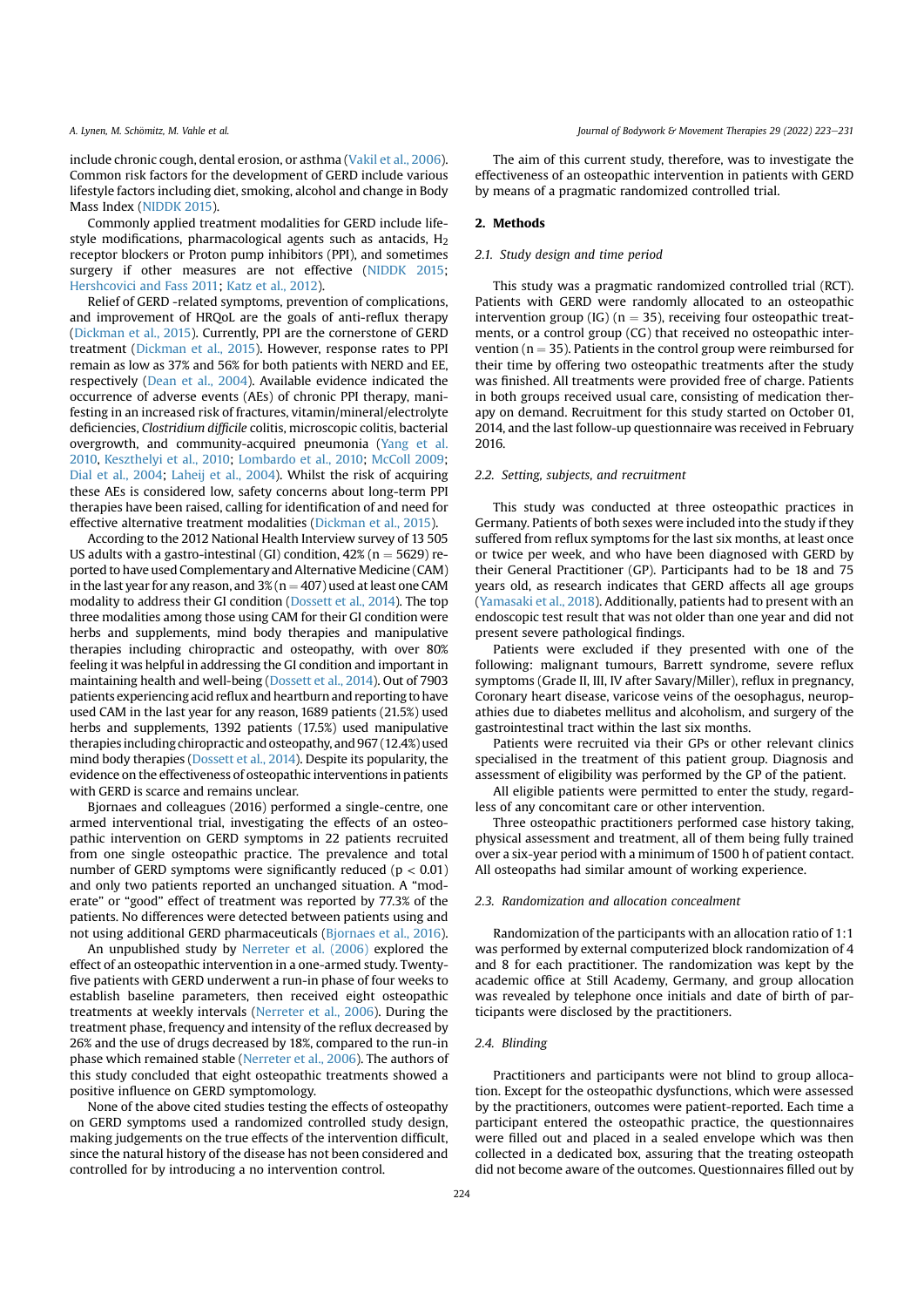patients in the control group were sent to the study team by post. Data entry was performed by an independent person who was not aware of group allocation.

#### 2.5. Intervention and control

To facilitate adherence to the study protocol, a study-specific training was undertaken. A standardised examination form was used by all three osteopathic practitioners. Individual osteopathic treatment was performed according to clinical findings, only those structures were treated with structural (high-velocity thrust, muscle energy, and myofascial release techniques as well as functional techniques and balanced ligamentous tension technique), visceral and/or craniosacral techniques for which osteopathic dysfunctions were present. These techniques are standard osteopathic techniques and are commonly described in the osteopathic literature (AACOM 2020).

Participants of the control group did not enter the osteopathic practice.

For participants in both groups, at the first consultation the diagnosis, eligibility assessment and informed consent were performed by their GPs, followed by randomization into one of the two groups. Participants in the osteopathic intervention group then received four osteopathic assessments and treatments in a timeframe of six weeks, resulting in a treatment approximately once every two weeks. For each patient in the osteopathic treatment group, the treatment period was completed at 8 weeks, with a follow-up assessment at week 20.

After week 8, participants in the control group received two osteopathic treatments free of charge.

#### 2.6. Outcomes and measures

As a primary outcome parameter, gastrointestinal symptoms were assessed by means of the Reflux Disease Questionnaire (RDQ) (Shaw et al. 2001, 2008), which was validated in German by Nocon et al., (2005). The RDQ assesses frequency and intensity of GERD symptoms (heartburn, regurgitation, and dyspeptic complaints), with the German version being modified to assess these symptoms over the last week, compared to the original questionnaire which uses 4 weeks as assessment period (Shaw et al. 2001, 2008, Nocon et al., 2005). It consists of a total of 12 questions. The Heartburn scale consists of four items on the severity and frequency of pain and burning behind the breastbone, the Regurgitation scale asks four questions on the severity and frequency of acid taste in the mouth and movement of acid upwards from the stomach, and the Dyspepsia scale consists of four items on the severity and frequency of pain or burning in the upper stomach. Responses are scored on a Likert-type scale, ranging from 0 (not present) to 4 (daily) for frequency and 0 (not present) to 5 (severe) for severity (Nocon et al., 2005). Each participant's scores for dyspepsia, heartburn and regurgitation are calculated as the sum of item responses, ranging from 0 to a maximum of 18 points (Nocon et al., 2006). Higher scores indicate more severe or frequent symptoms.

For the osteopathic treatment group, the RDQ questionnaire was filled at baseline and every two weeks, immediately before the osteopathic treatments, resulting in five completed questionnaires per patient during the treatment period. Additionally, follow-up assessment occurred at week 20. The control group filled this questionnaire at baseline and at 8 weeks (Table 1).

As secondary outcome parameters, Quality of life with regards to GERD symptoms by means of the Quality of Life in Reflux and Dyspepsia (QUOLRAD) questionnaire, osteopathic dysfunctions as part of the case history taking and medication use by a medication diary were assessed. The QOLRAD is a disease specific instrument containing 25 questions about gastrointestinal symptoms based on five areas: emotional distress (six questions), vitality (three questions), food/drink problems (six questions), sleep disturbance (five questions), and physical/social functioning (five questions) (Wiklund et al., 1998). Responses are assessed over the last week and are rated on a 7-point Likert-type scale, with lower values indicating a more severe impact on daily functions. This instrument has been validated in a German translation (Kulich et al., 2003).

The QOLRAD questionnaire was filled in at baseline, after 4, 8 and 20 weeks for the osteopathic intervention group, and at baseline and week 8 for the control group.

For participants in both groups, the medication diary was completed daily by the patients until week 8. Osteopathic dysfunctions were assessed by the osteopaths at baseline and at each treatment session, resulting in four assessments for the osteopathic intervention group and two assessments (at baseline and at week 8) in the control group.

All patients were monitored for the occurrence of adverse events.

## 2.7. Discontinuation of the study

Discontinuation occurred if patients withdrew from the study after randomization, either by withdrawing consent or dropping out of the study. Where possible, the reasons for withdrawal were ascertained. All demographic or outcome data were included in the analysis until the date of discontinuation. After discontinuation, the available data of the participant were intended to be analysed within the framework of the Intention-to-treat analysis by last observation carried forward.

Participants were planned to be removed from the study if an adverse event made it inadvisable to continue with the study.

# 2.8. Data analysis

The sample size calculation was based on an estimated effect size of 0.7 in the study of Nerreter et al., (2006). Type I error was set at 0.05 and type II error at 0.2 (80% Power). Thirty-four participants per group (total of 68) were needed, and due to potential drop-outs, a sample size of 70 was aimed for in this study.

Descriptive and summary statistics were calculated including means, standard deviations and 95% confidence intervals (CIs). In the confirmatory analysis, longitudinal changes were compared between both groups by unpaired, two-sided t-tests. A p-value of <0.05 was considered statistically significant, and 95% CIs were calculated for all point estimates.

# 2.9. Research ethics approval

The study was conducted in accordance with the principles of Good Clinical Practice and the Declaration of Helsinki. The study protocol was approved by the institutional review board of the German Academy of Osteopathy (EK002, September 2014).

This manuscript has been prepared according to the CONSORT 2010 Statement: updated 229 guidelines for reporting parallel group randomised trials recommended by the Enhancing the Quality and Transparency of Health Research (EQUATOR) network (Schulz et al., 2010).

# 3. Results

A total of 172 participants were assessed for eligibility, of which 70 were randomized into either the osteopathic intervention group  $(n = 35)$  or the control group  $(n = 35)$  (Fig. 1). There were no dropouts. Only 23 patients in the osteopathic group and 18 patients in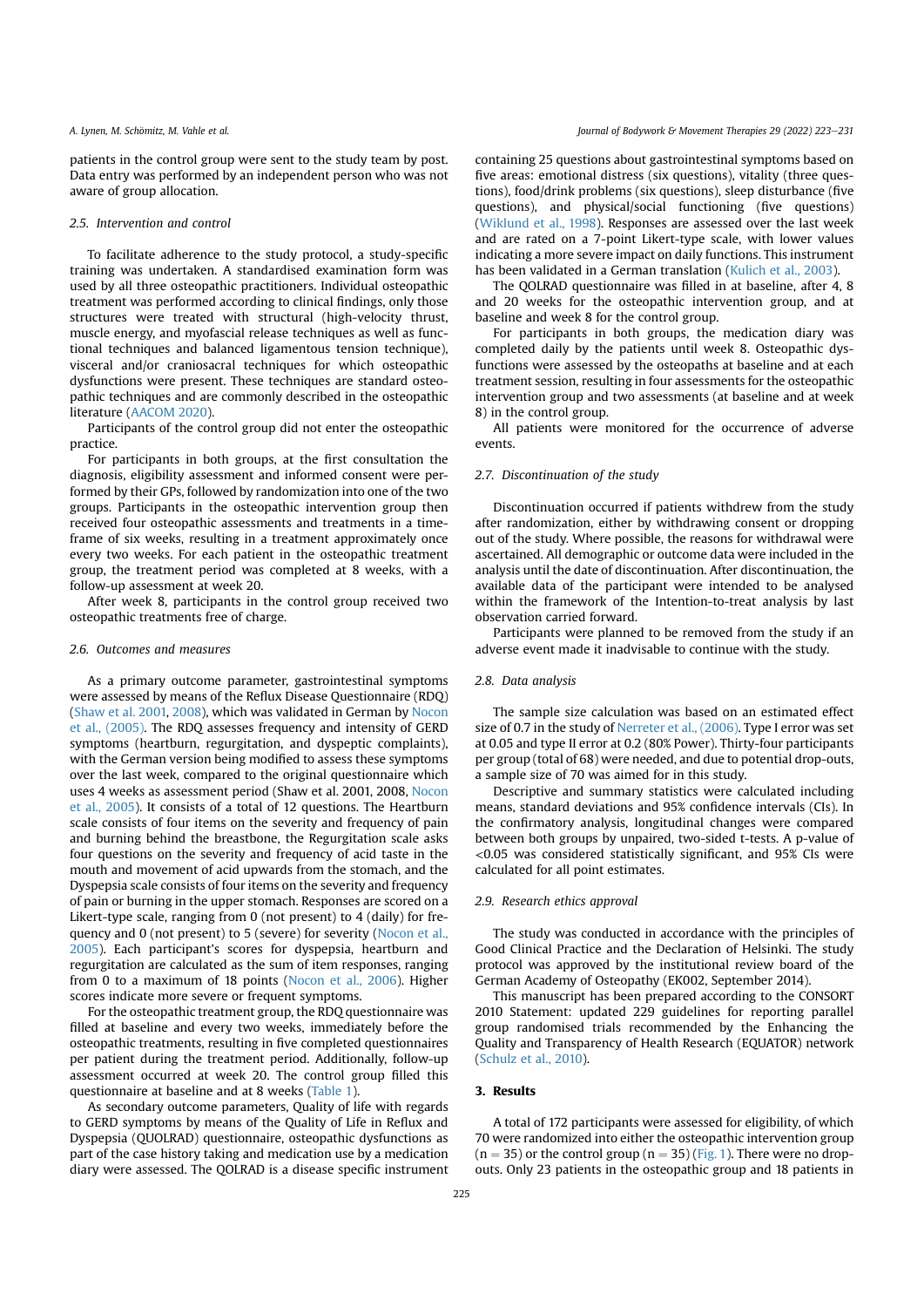#### Table 1

Demographic and baseline data.

| Characteristics             | Osteopathic group ( $n = 23$ ) [Mean (SD)] | Control group ( $n = 18$ ) [Mean (SD)] | p-value |
|-----------------------------|--------------------------------------------|----------------------------------------|---------|
| Age                         | 48.8 (14)                                  | 50.5(13.4)                             | 0.7     |
| Gender (F/M)                | 14/9                                       | 14/4                                   | 0.2     |
| RDQ - Heartburn scale       |                                            |                                        |         |
| Total score: 0 - 18         | 7.2(4.4)                                   | 4,5(4,6)                               | 0.06    |
| Frequency: 0 - 8            | 3.1(2.1)                                   | 2(2.2)                                 | 0.1     |
| Severity: 0 - 10            | 4.1(2.5)                                   | 2.5(2.6)                               | 0.05    |
| RDQ - Regurgitation scale   |                                            |                                        |         |
| Total score: 0 - 18         | 6.7(4.4)                                   | 5.7(4.7)                               | 0.5     |
| Frequency: 0 - 8            | 3(2.1)                                     | 2.4(1.9)                               | 0.4     |
| Severity: 0 - 10            | 3.7(2.4)                                   | 3.3(2.8)                               | 0.6     |
| RDQ - Dyspepsia scale       |                                            |                                        |         |
| Total score: 0 - 18         | 6(4.8)                                     | 4.4(5.3)                               | 0.3     |
| Frequency: 0 - 8            | 2.6(2.3)                                   | 1.8(2.2)                               | 0.2     |
| Severity: 0 - 10            | 3.3(2.5)                                   | 2.6(3.2)                               | 0.4     |
| <b>QOLRAD</b>               | $(n = 35)$                                 | $(n = 35)$                             |         |
| Total score                 | 5.1(1)                                     | 5.3(0.9)                               | 0.4     |
| <b>Emotional distress</b>   | 5(1.4)                                     | 5.1(1)                                 | 0.7     |
| Sleep disturbance           | 5(1.2)                                     | 5.4(1.2)                               | 0.2     |
| Food/Drink Problems         | 4.7(1.2)                                   | 4.9(1.2)                               | 0.6     |
| Physical/Social functioning | 6.1(1.1)                                   | 6.2(0.8)                               | 0.6     |
| Vitality                    | 4.8(1.3)                                   | 5.2(1.3)                               | 0.4     |

Abbreviations: F - Female; M - Male; QOLRAD - Quality of Life in Reflux and Dyspepsia; RDQ - Reflux Disease questionnaire, SD - Standard Deviation.



Fig. 1. CONSORT Flow diagram.

Abbreviations: QOLRAD – Quality of Life in Reflux and Dyspepsia; RDQ – Reflux Disease questionnaire.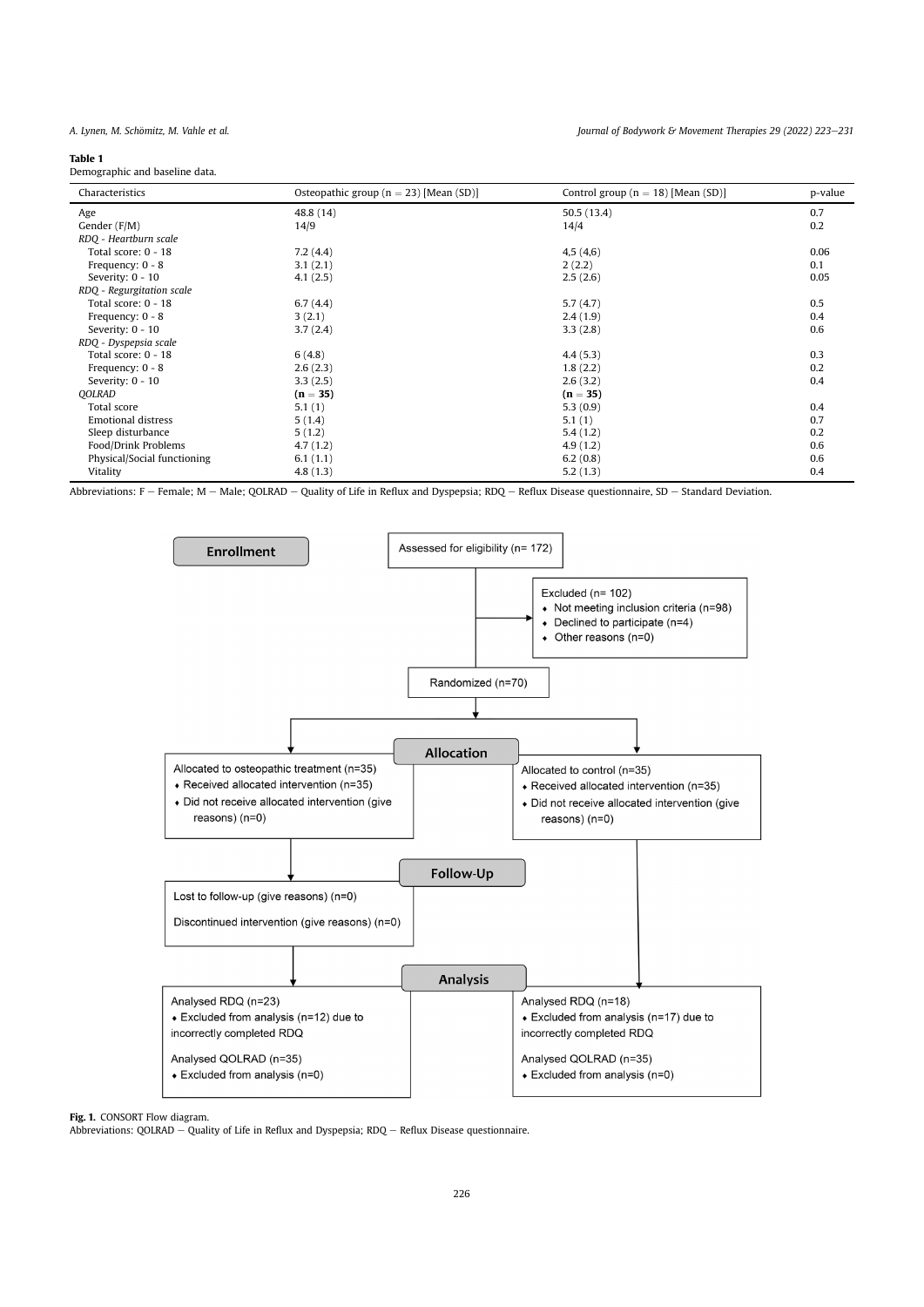the control group completed the RDQ correctly. Hence, only data of those 41 patients were analysed. All 70 patients completed the QOLRAD questionnaire correctly and were analysed. No patients were lost to follow-up.

# 3.1. Baseline data

Baseline characteristics of both groups are shown in Table 1. In terms of sociodemographic and baseline outcome data, the assessment of correctness of randomization was successful, as differences between groups were not significant.

# 3.2. Primary outcome  $-$  GERD symptoms (Dyspepsia, Heartburn, Regurgitation)

Data of only 41 patients could be analysed due to incorrect completion of the RDQ by 29 patients. Between group differences of the scores for heartburn, regurgitation and dyspepsia were statistically significant, with total scores and scores for frequency and severity improving in the osteopathic group and remaining almost unchanged in the control group (Table 2).

Within group differences in the total scores for heartburn, regurgitation and dyspepsia in the osteopathic group indicated an improvement in symptoms by 40%, 28% and 31%, respectively at week 8 and were statistically significant. These changes were sustainable through week 20. In contrast, the control group did not exhibit any statistically significant changes in total scores from baseline to end of treatment (Fig. 2).

# 3.3. Secondary outcome  $-$  Quality of life

All 70 patients completed the QOLRAD correctly. The total QOLRAD score of the osteopathic intervention group improved by 0.64 (SD 0.7) after 8 weeks, whereas the total score of the control group slightly decreased  $(-0.05$  (SD 0.8)) at the same timepoint. The between group difference of the changes was statistically significant (0.69; 95% CI 0.35 to 1.0; p < 0.005) (Table 3).

Within group analysis showed that the individual domain scores in the osteopathic intervention group improved statistically significantly by more than 0.5 in all domains except the physical/ social function domain and were sustainable through week 20, but remained either fairly constant or improved only slightly in the control group (Fig. 3).

# 3.4. Use of medication

The number of tablets taken per day in the osteopathic group has decreased by 33%, from  $n = 18/d$ ay in week 1 to  $n = 12/d$ ay in

# Table 2

Between group changes RDQ scores.

A. Lynen, M. Schömitz, M. Vahle et al. **Exercise 20 (2022)** 223-231 (2022) 223-231



Fig. 2. Longitudinal changes RDQ Total scores.

Abbreviations:  $RDQ - Reflux$  Disease questionnaire\*Changes between Baseline and End of Treatment (Week 8) were statistically significant ( $p < 0.05$ ).

week 8, whereas the number of tablets taken per day in the control group remained constant ( $n = 11$ /day at baseline,  $n = 12$ /day at week 8). However, the average dose of medication taken by those who remained on medication, was the same in both groups (Table 3).

# 3.5. Osteopathic dysfunctions

The most common osteopathic dysfunctions that responded the most to treatment were at the sacrum, upper and middle cervical spine (C3-5, C0/1), and at the upper end of the thoracic spine (T1/ T2), at the respiratory diaphragm and around the pylorus (Fig. 4).

## 3.6. Adverse events

No adverse events were reported by the patients.

## 4. Discussion

The aim of this study was to assess the effectiveness of a series of osteopathic interventions in addition to usual care in patients with GERD. Reflux symptoms, assessed by means of the RDQ appeared to be sustainably reduced by at least 28% in the osteopathic group, compared with no change in the control group. However, due to incorrect completion of a high number of RDQ questionnaires and subsequent removal of these data from the analysis, the results are to be interpreted with extreme caution and in the light of potential risk of bias, which does not allow to draw any conclusions of the

|                           | DifferenceEnd of treatment – Baseline [(Mean (SD)] |                          | Difference of Means (95% CI) | p-value |
|---------------------------|----------------------------------------------------|--------------------------|------------------------------|---------|
|                           | Osteopathic group ( $n = 23$ )                     | Control group $(n = 18)$ |                              |         |
| RDQ - Heartburn scale     |                                                    |                          |                              |         |
| Total score: 0 - 18       | $-2.9(3.9)$                                        | 0.2(3.9)                 | $3.1(0.6 - 5.5)$             | 0.01    |
| Frequency: $0 - 8$        | $-1.5(1.7)$                                        | 0(2.2)                   | $1.5(0.2 - 2.7)$             | 0.02    |
| Severity: 0 - 10          | $-1.4(2.3)$                                        | 0.2(2)                   | $1.6(0.2-3)$                 | 0.03    |
| RDQ - Regurgitation scale |                                                    |                          |                              |         |
| Total score: 0 - 18       | $-1.9(4.6)$                                        | 0.1(3.6)                 | $2(-0.7 - 4.7)$              | 0.1     |
| Frequency: $0 - 8$        | $-0.9(2.1)$                                        | 0.2(1.6)                 | $1.1 (-0.07 - 2.3)$          | 0.06    |
| Severity: 0 - 10          | $-0.9(2.8)$                                        | $-0.1(2.1)$              | $0.8(-0.8 - 2.5)$            | 0.3     |
| RDQ - Dyspepsia scale     |                                                    |                          |                              |         |
| Total score: 0 - 18       | $-1.9(2.9)$                                        | 0.4(3.6)                 | $2.3(0.2 - 4.4)$             | 0.03    |
| Frequency: 0 - 8          | $-1(1.4)$                                          | 0.2(1.6)                 | $1.2(0.3-2.2)$               | 0.01    |
| Severity: 0 - 10          | $-0.9(2)$                                          | 0.1(2.2)                 | $1(-0.3 - 2.4)$              | 0.1     |

Abbreviations: CI - Confidence Interval; RDQ - Reflux Disease questionnaire, SD - Standard Deviation.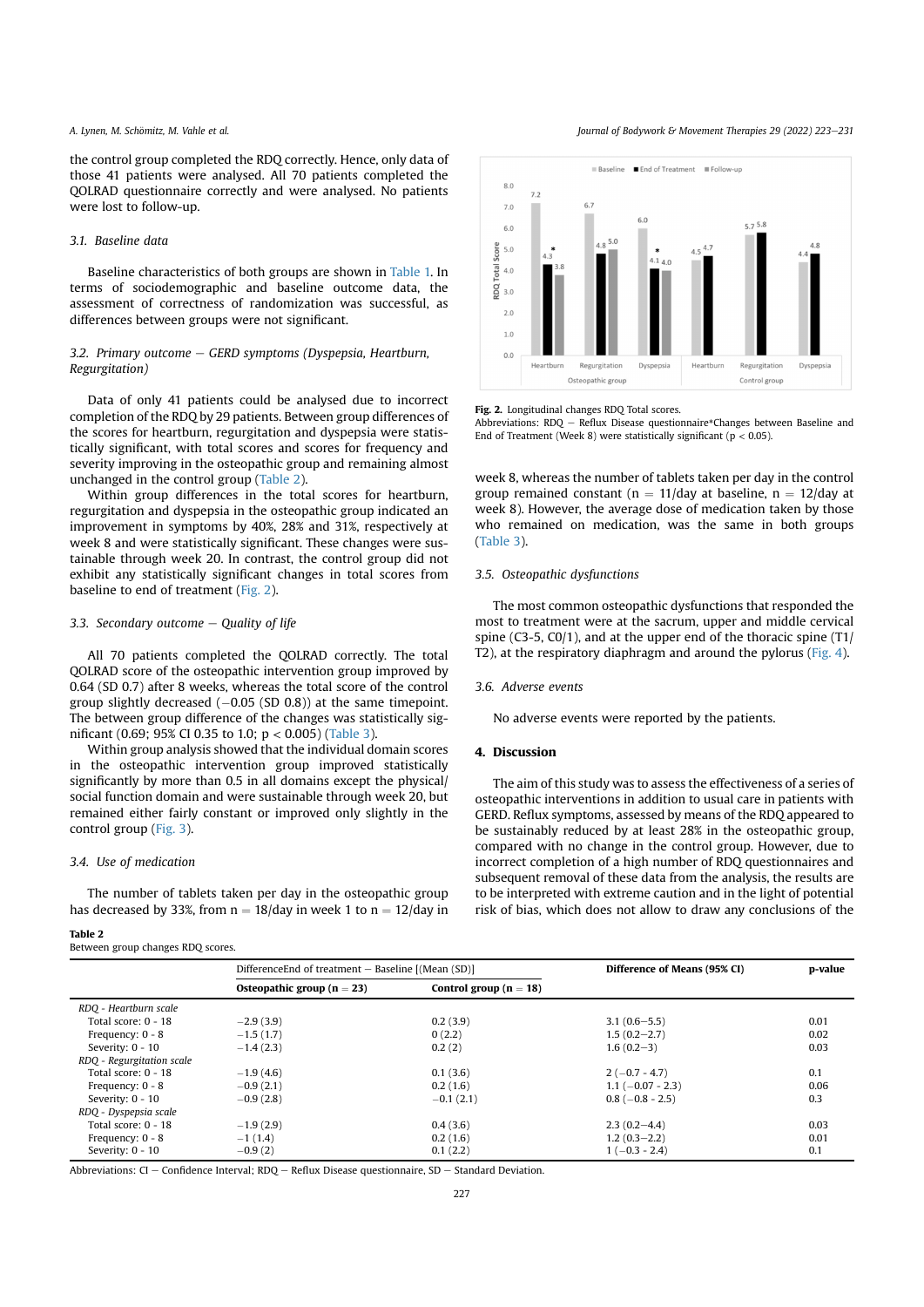#### Table 3

Between group changes QOLRAD scores and medication use over the study period.

| Difference Baseline - End of treatment QOLRAD score [Mean (SD)]          |                            |                   |                                 |         |  |  |  |
|--------------------------------------------------------------------------|----------------------------|-------------------|---------------------------------|---------|--|--|--|
| Osteopathic group ( $n = 35$ )                                           | Control group ( $n = 35$ ) |                   | Difference of Means (95%<br>CI) | p-value |  |  |  |
| 0.64(0.7)                                                                | $-0.05(0.8)$               |                   | $0.69(0.35-1.0)$                | < 0.005 |  |  |  |
| Medication use over the study period<br>Number of tablets per day        |                            | Osteopathic group | Control group                   |         |  |  |  |
| Week 1 (number of tablets per day)<br>Week 8 (number of tablets per day) |                            | 18<br>12          | 12                              |         |  |  |  |

Abbreviations: CI - Confidence Interval; QOLRAD - Quality of Life in Reflux and Dyspepsia; SD - Standard Deviation.



Fig. 3. Longitudinal changes QOLRAD scores.

Abbreviations: QOLRAD - Quality of Life in Reflux and Dyspepsia\*Changes between Baseline and End of Treatment (Week 8) were statistically significant (p < 0.05).



Fig. 4. Osteopathic dysfunctions in the intervention group.

effects of osteopathic treatment on GERD symptoms. On the other hand, the Quality of Life-data of this study show a lasting improvement in QoL domains of the QOLRAD disease-specific assessment tool and a reduction in medication use in the osteopathic group, but not in the control group. All study participants were able to correctly fill in the QOLRAD questionnaire, hence the data of all these patients were analysed.

The RDQ instrument used in the present study was validated in German (Nocon et al., 2005), however, the scoring is slightly different from the one used in the original publications of Shaw et al. 2001, 2008. Although the RDQ was judged applicable for the evaluation of oesophageal symptoms in response to treatment (Bolier et al., 2015), it may be difficult to compare scorings from German studies with international studies which assess osteopathic treatment with the RDQ score. Additionally, it appears that the correct completion of the RDQ by the German study subjects was problematic. Patients had to rate how often they had symptoms in the last week and how severe these were. There often was a discrepancy in that patients either responded that there were no symptoms, but then rated the severity as mild or other, or they said that there were symptoms, but then rated the severity as of 0 on the Likert scale (no symptoms). Future German studies should either put heavy emphasis on explaining to study participants how to correctly fill out the Questionnaire and closely monitor their completion or seek out a different reflux symptom assessment tool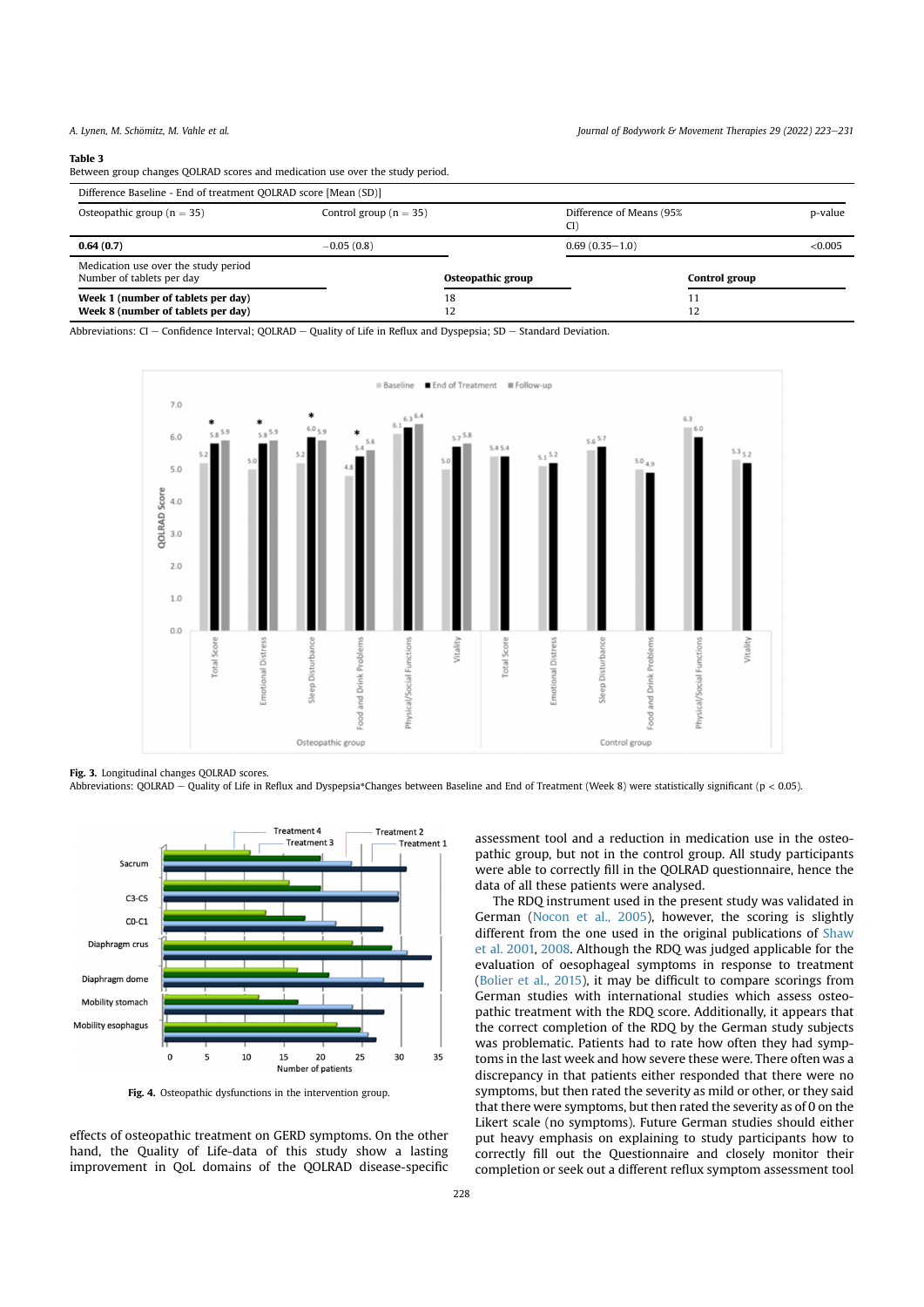altogether, which is validated in the main EU5 languages and which also has information on the Minimally Important Difference (MID) of results.

In the present study, for both the RDQ and QOLRAD scores, the clinical significance of the observed changes in the osteopathic group is unclear. Improvements of 5.1 points on the regurgitation scale, 4.2 points on the dyspepsia scale and 4.6 points on the heartburn scale of the RDQ instrument are reported to be associated with minimal important changes in symptoms (Nocon et al., 2005). According to these thresholds, the results of our study would not be considered clinically relevant. However, the study population with which the MID of the German reflux population was established, was entirely different to the population in our study. Nocon et al. included patients who were recruited directly from endoscopy units, and tested a pharmacological treatment, which may have raised different expectations and/or experiences with regards to the magnitude of a clinically relevant effect compared to osteopathic treatment, which may be facilitated by the potential effects and/or side effects of the treatment received.

The health-related quality of life in patients with reflux disease has been shown to be significantly impaired compared to the general population, for example patients may suffer from reduced sleep, generalized pains, anxiety and an impaired sex life (Wiklund 2004a,b).

The QoL results in our study indicate a statistically significant improvement in the total score of more than 0.5 in the osteopathic group, which was sustainable through week 20, but no change in the control group. A change of 0.5 represents a clinically significant difference in the QOLRAD (Wiklund 2000).

Our study results could be interpreted as clinically significant, however, our patient population likely was a different one than in the original study and the same notions with regards to the intervention under study applies, as previously mentioned.

Recent studies on manual therapy approaches in patients with GERD have found a significant improvement in symptoms compared to sham controls; however, the clinical significance of these findings has not been discussed by the authors and is, therefore, unclear (Martínez-Hurtado et al., 2019; Eguaras et al., 2019).

Future studies should introduce a measure of the global rating of change (GRC) in the patient population under investigation, for example the Overall Treatment Evaluation (OTE) questionnaire administered by Shaw et al., (2008). Although with these GRC scales patients will consider changes in their symptoms, disability, and quality of life when assessing their global improvement or deterioration, they nevertheless provide a flexible, quick and simple method of patient self-assessment of clinical progress (Kamper et al., 2009).

The study design was of pragmatic nature, taking all elements of a real-life situation  $-$  including non-specific treatment effects and  $individualized treatment approaches – into account, and therefore$ represents significant external validity in terms of generalizability to the 'real-world' population. Due to the 'waiting list design' of this trial, patients in the control group only received two osteopathic treatments once the study was finished. However, since they were allowed their usual medication to be taken when needed, those patients were not deprived of the currently recommended standard of care. The waiting list design was considered appropriate, because GERD symptoms were expected not to change relevantly without intervention, and indeed remained stable over this period in the control group.

With regard to medication use, it appeared that drug consumption has decreased in the osteopathic treatment group compared with the control group, however, due to the small numbers of patients in each group taking medication initially and a higher number of drugs taken in the osteopathic group at baseline, it is unclear whether these differences could be due to chance. Future studies should specify more stringent on medication use as an inclusion criterium in order to achieve balanced drug use at baseline.

The treatments were performed by three different osteopaths with similar levels and years of training and practical experience. Additionally, the study conditions were kept identical as much as possible and the random allocation of the patients to the intervention groups and practitioners was adequately concealed. Hence, the risk of bias that increases with only one practitioner delivering the treatment has been limited within the constraints of this study.

For the assessment of osteopathic dysfunctions, it is widely recognized that the reliability of palpatory findings is insufficient (Seffinger et al., 2004, Cooperstein et al. 2016), however, these findings were reported for internal use only and serve as hints for future studies on where these osteopathic dysfunctions might be present, but they are not to be seen as a major outcome of this study.

The limitations of this study derive from the chosen 'waiting list' design. Patients in the control group are aware that they do not receive the intervention, which may increase the risk of bias due to potential under-reporting, and like-wise possible over-reporting of those patients who do receive the intervention. Potential placeboeffects, such as deriving from establishing patient-practitioner relationships, having certain treatment expectations, a particular treatment environment, and having a specific perception of treatment credibility, were not controlled for due to a lack of patient blinding, however, effects seen with this trial design can give valid information of the extent of change associated with the decision to see an osteopath.

The osteopathic treatment, including the hands-on techniques plus potential advice given, were individualized, according to patients' needs, hence, this variability may limit the reproducibility of the study results. Future clinical studies should start to address those shortcomings by introducing adequate sham controls and assess patient blinding, and report on treatment approaches used.

Our study results report on a change in mean symptom or QoL scores. According to a consensus document on clinical trial design in adult reflux disease, a treatment responder should be predefined in the study protocol, with the amount of improvement in a specific symptom specified that is clinically meaningful (Dent et al., 2008). The definition of a responder should incorporate the primary outcome measure which may be the proportion of patients who achieved the improvement necessary to be a responder (Dent et al., 2008). Additional strong consensus was reached that absence or almost complete relief of symptoms is the best measure of treatment efficacy, which is in line with the research literature (Dent et al., 2008; Junghard et al., 2003; Fraser et al., 2005).

# 5. Conclusions

Results of this study show that a series of osteopathic treatments may be of longer-term benefit to patients with GERD. Considering low response rates and occurrence of adverse events on PPI therapy, an osteopathic intervention may be a safe and effective complementary healthcare option in addition to standard medication therapy for patients according to their preferences and needs. Future studies should seek to reproduce these results with longer follow-up times and predefine treatment responders as the primary outcome and/or confirm patient-reported changes in symptoms and quality of life with a global rating of change to establish the minimally important difference of the outcomes used.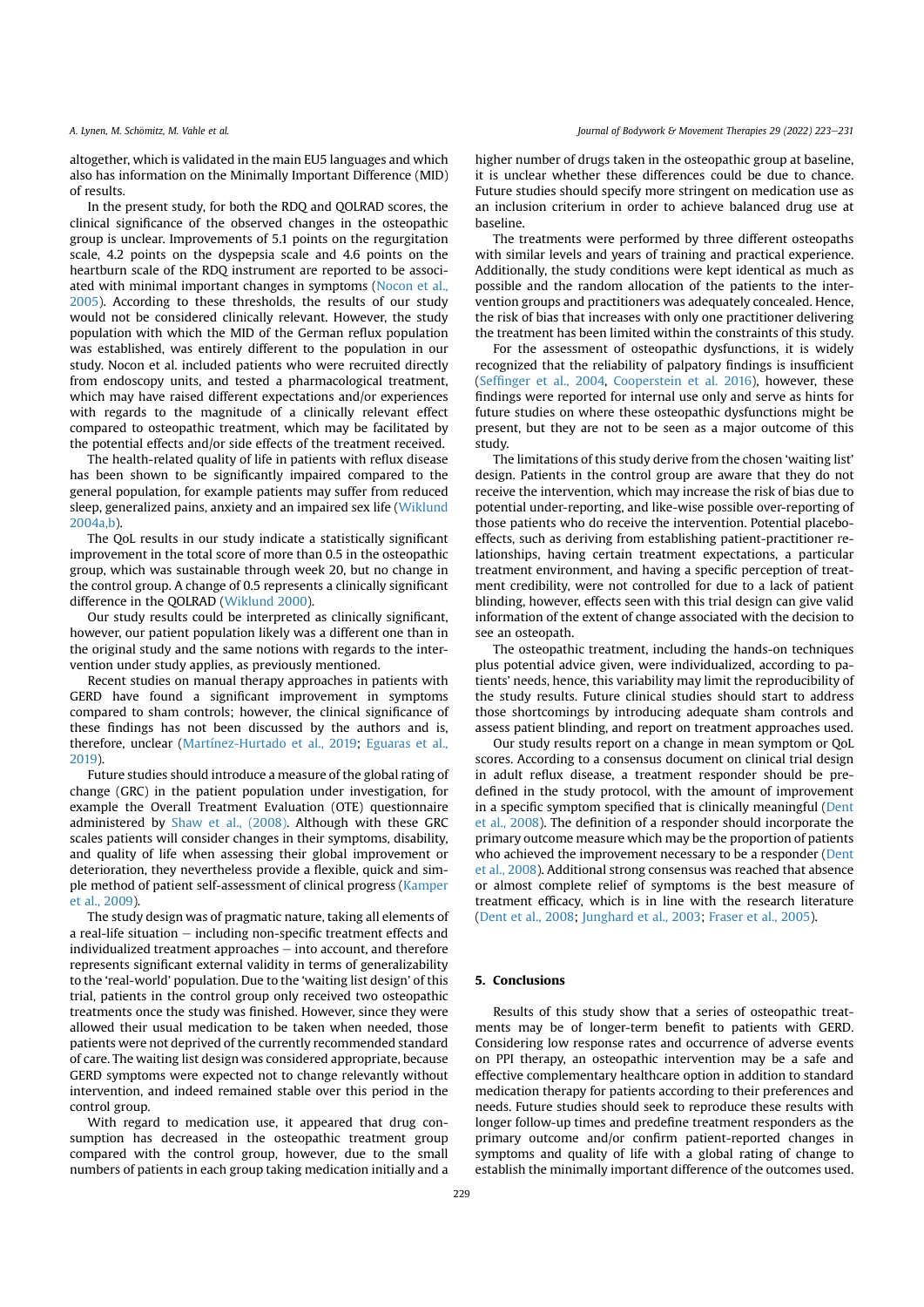# Clinical relevance

- Conventional therapy with PPI is often accompanied with low response rates and occurrence of adverse events
- Osteopathic treatment of patients with GERD may be of longerterm benefit to these patients
- An osteopathic intervention may be a safe and effective intervention option in addition to standard drug therapy

# Trial registration

German Clinical Trials Register: DRKS00006824. Date of registration: September 30, 2014.

 $(https://www.drks.de/drks_web/navigate.do?navigationId=trial.$ HTML&TRIAL\_ID=DRKS00006824)

# Funding

This research did not receive any specific grant from funding agencies in the public, commercial, or not-for-profit sectors.

# CRediT authorship contribution statement

Andreas Lynen: Conceptualization, Methodology, Investigation. Meike Schömitz: Conceptualization, Methodology, Investigation. Maik Vahle: Conceptualization, Methodology, Investigation. Anne Jäkel: Writing - original draft. Michaela Rütz: Statistics. Florian **Schwerla:** Methodology, Writing  $-$  review  $\&$  editing, Supervision.

## Declaration of competing interest

The authors declare that they have no competing interests.

# References

- AACOM American Association of Colleges Of Osteopathic Medicine. Glossary of osteopathic terminology. Available from URL. https://www.aacom.org/docs/ default-source/insideome/got2011ed.pdf, 18th August 2020.
- Bjørnæs, K.E., Reiertsen, O., Larsen, S., 2016. Does osteopathic manipulative treatment (OMT) have an effect in the treatment of patients suffering from gastro esophageal reflux disease (GERD). Int J Clin Pharmacol Pharmacother 1 (116),  $2 - 6$
- Bolier, E.A., Kessing, B.F., Smout, A.J., Bredenoord, A.J., 2015. Systematic review: questionnaires for assessment of gastroesophageal reflux disease. Dis. Esophagus 28 (2), 105-120.
- Brook, R.A., Wahlqvist, P., Kleinman, N.L., Wallander, M.A., Campbell, S.M., Smeeding, J.E., 2007. Cost of gastro-oesophageal reflux disease to the employer: perspective from the United States. Alimen Pharmacol Therap 26 (6), 889-898
- Cooperstein, R., Hickey, M., 2016. The reliability of palpating the posterior superior iliac spine: a systematic review. J. Can. Chiropr. Assoc. 60 (1), 36. Mar.
- Dean, B.B., Gano Jr., A.D., Knight, K., Ofman, J.J., Fass, R., 2004. Effectiveness of proton pump inhibitors in nonerosive reflux disease. Clin. Gastroenterol. Hepatol. 2, 656-664.
- Dent, J., Kahrilas, P.J., Vakil, N., Van Zanten, S.V., Bytzer, P., Delaney, B., et al., 2008. Clinical trial design in adult reflux disease: a methodological workshop. Aliment. Pharmacol. Ther.  $28$  (1),  $107-126$ .
- Dial, S., Alrasadi, K., Manoukian, C., Huang, A., Menzies, D., 2004. Risk of Clostridium difficile diarrhea among hospital inpatients prescribed proton pump inhibitors: cohort and case-control studies. Canadian Medical Association Journal 171, 33-38
- Dickman, R., Maradey-Romero, C., Gingold-Belfer, R., Fass, R., 2015. Unmet needs in the treatment of gastroesophageal reflux disease. Journal of Neurogastroenterology and Motility 21 (3), 309-319.
- Dossett, M.L., Davis, R.B., Lembo, A.J., Yeh, G.Y., 2014. Complementary and alternative medicine use by US adults with gastrointestinal conditions: results from the 2012 National Health Interview Survey. Am. J. Gastroenterol. 109 (11), 1705.
- Eguaras, N., Rodríguez-López, E.S., Lopez-Dicastillo, O., Franco-Sierra, M., Ricard, F., Oliva-Pascual-Vaca, Á., 2019. Effects of osteopathic visceral treatment in patients with gastroesophageal reflux: a randomized controlled trial. J. Clin. Med. 8 (10), 1738. Oct.
- El-Dika, S., Guyatt, G.H., Armstrong, D., Degl'innocenti, A., Wiklund, I., Fallone, C.A., et al., 2005. The impact of illness in patients with moderate to severe gastro-

A. Lynen, M. Schömitz, M. Vahle et al. **Exercía Exercía Exercía Exercía et al.** Fournal of Bodywork & Movement Therapies 29 (2022) 223–231

esophageal reflux disease. BMC Gastroenterol. 5, 23-30.

- El-Serag, H.B., Sweet, S., Winchester, C.C., Dent, J., 2014. Update on the epidemiology of gastro-oesophageal reflux disease: a systematic review. Gut 63 (6), 871–880. Jun.
- Fass, R., 2007. Erosive esophagitis and nonerosive reflux disease (NERD): comparison of epidemiologic, physiologic, and therapeutic characteristics. J. Clin. Gastroenterol.  $41$  (2),  $131-137$ .<br>Fraser, A., Delaney, B., Moayyedi, P
- , Moayyedi, P., 2005. Symptom-based outcome measures for dyspepsia and GERD trials: a systematic review. Am. J. Gastroenterol. 100,  $442 - 452$ .
- Hershcovici, T., Fass, R., 2010. Nonerosive reflux disease (NERD) an Update. J Neurogastroenterol Motil 16, 8-21.
- Hershcovici, T., Fass, R., 2011. Pharmacological management of GERD: where does it stand now? Trends Pharmacol. Sci. 32  $(4)$ , 258-264.
- Joish, V.N., Donaldson, G., Stockdale, W., Oderda, G.M., Crawley, J., Sasane, R., et al., 2005. The economic impact of GERD and PUD: examination of direct and indirect costs using a large integrated employer claims database. Curr. Med. Res.<br>Opin. 21 (4), 535–544.
- Junghard, O., Carlsson, R., Lind, T., 2003. Sufficient control of heartburn in endoscopy-negative gastro-oesophageal reflux disease trials. Scand. J. Gastroenterol.  $38.1197 - 1199$ .
- Kamper, S.J., Maher, C.J., Mackay, G., 2009. Global rating of change scales: a review of strengths and weaknesses and considerations for design. J. Man. Manip. Ther.  $17(3)$ ,  $163-170$ .
- Katz, P.O., Gerson, L.B., Vela, M.F., 2012. Guidelines for the diagnosis and management of gastroesophageal reflux disease. Am. J. Gastroenterol. 108 (3), 308–328.<br>Keszthelyi, D., Jansen, S.V., Schouten, G.A., De Kort, S., Scholtes, B., Engels, L.G.J.B.
- et al., 2010. Proton pump inhibitor use is associated with an increased risk for microscopic colitis: a case-control study. Aliment. Pharmacol. Ther. 32,  $1124 - 1128$
- Kulich, K.R., Malfertheiner, P., Madisch, A., Labenz, J., Bayerdörffer, E., Miehlke, S. 2003. Psychometric validation of the German translation of the gastrointestinal symptom rating scale (GSRS) and quality of life in reflux and dyspepsia (QOL-RAD) questionnaire in patients with reflux disease. Health Qual. Life Outcome 1 (1), 62.
- Laheij, R.J., Sturkenboom, M.C., Hassing, R.J., Dieleman, J., Stricker, B.H., Jansen, J.B., 2004. Risk of community-acquired pneumonia and use of gastric acid-
- suppressive drugs. J. Am. Med. Assoc. 292, 1955–1960.<br>Lombardo, L., Foti, M., Ruggia, O., Chiecchio, A., 2010. Increased incidence of small intestinal bacterial overgrowth during proton pump inhibitor therapy. Clin. Gastroenterol. Hepatol. 8, 504–508.
- Martínez-Hurtado, I., Arguisuelas, M.D., Almela-Notari, P., Cortes, X., Barrasa- " Shaw, A., Campos-González, J.C., Lisón, J.F., 2019. Effects of diaphragmatic<br>myofascial release on gastroesophageal reflux disease: a preliminary randomized controlled trial. Sci. Rep.  $9(1)$ ,  $1-7$ .
- McColl, K.E., 2009. Effect of proton pump inhibitors on vitamins and iron. Am. J.<br>Gastroenterol. 104 (Suppl. 2), S5–S9.
- Nerreter, A., Ruf, S., Höly, B., 2006. The osteopathic treatment of gastroesophageal reflux disease (GERD) - an observational study [Thesis] German Academy of Osteopathy. Abstract only. Available through. http://www.osteopathic-resea com.
- NIDDK, 2015. National institute of diabetes and digestive and kidney diseases. https://www.niddk.nih.gov/health-information/digestive-diseases/acid-refluxger-gerd-adults/all-content, 11th Aug 2020.
- Nocon, M., 2006. Gesundheitsbezogene Lebensqualität bei gastroösophagealer<br>Refluxerkrankung. Diss. Humboldt-Universität zu Berlin, Medizinische Fakultät-Universitätsklinikum Charité, Unpublished.
- Nocon, M., Kulig, M., Leodolter, A., Malfertheiner, P., Willich, S.N., 2005. Validation of the reflux disease questionnaire for a German population. Eur. J. Gastroenterol. Hepatol.  $17(2)$ ,  $229-233$ .
- Peery, A.F., Dellon, E.S., Lund, J., Crockett, S.D., McGowan, C.E., Bulsiewicz, C.J., 2012. Burden of gastrointestinal disease in the United States: 2012 update. Gastroenterology 143, 1179-1187 e1-e3.
- Revicki, D., Crawley, J., Zodet, M., Levine, D., Joelsson, B., 1999. Complete resolution of heartburn symptoms and health-related quality of life in patients with gastro-oesophageal reflux disease. Alimentary pharmacology & therapeutics 13
- (12), 1621–1630. Dec.<br>Schulz, K.F., Altman, D.G., Moher, D., 2010. CONSORT 2010 statement: updated guidelines for reporting parallel group randomised trials. BMC Med. 8 (1), 18.
- Seffinger, M.A., Najm, W.I., Mishra, S.I., Adams, A., Dickerson, V.M., Murphy, L.S. Reinsch, S., 2004. Reliability of spinal palpation for diagnosis of back and neck
- pain: a systematic review of the literature. Spine 29 (19), E413–E425. Oct 1.<br>Shaw, M.J., Talley, N.J., Beebe, T.J., Rockwood, T., Carlsson, R., Adlis, S., et al., 2001. Initial validation of a diagnostic questionnaire for gastroesophageal reflux
- disease. Am. J. Gastroenterol. 96 (1), 52–57.<br>Shaw, M., Dent, J., Beebe, T., Junghard, O., Wiklund, I., Lind, T., 2008. The Reflux Disease Questionnaire: a measure for assessment of treatment response in clinical trials. Health Qual. Life Outcome 6 (1), 31.
- Talley, N.J., Fullerton, S., Junghard, O., Wiklund, I., 2001. Quality of life in patients with endoscopy-negative heartburn: reliability and sensitivity of diseasespecific instruments. Am. J. Gastroenterol. 96 (7), 1998–2004. Jul 1.
- Tolia, V., Essenbacher, L., Boyer, K., Ager, J., 2004. Gastroesophageal reflux disease (GERD) questionnaire to assess quality of life (QOL) in patients and parents
- [abstract: poster session]. J Pediatr Gastroenterol 39, S424–S425.<br>Vakil, N., van Zanten, S.V., Kahrilas, P., Dent, J., Jones, R., 2006. The Montreal